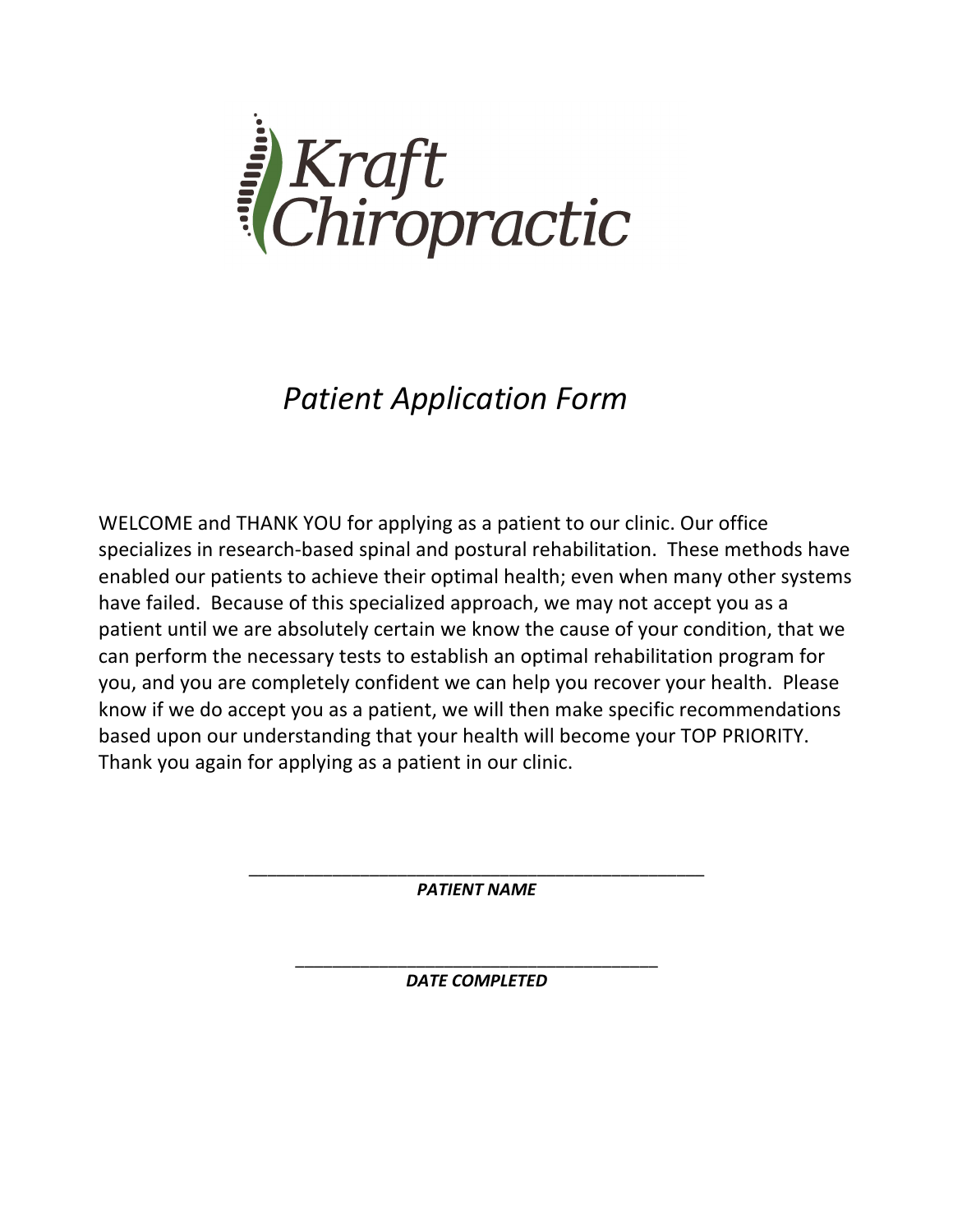

# **Patient Information**

|                                                                                                                                                                                                                                | Marital Status: S M D W |  |
|--------------------------------------------------------------------------------------------------------------------------------------------------------------------------------------------------------------------------------|-------------------------|--|
|                                                                                                                                                                                                                                |                         |  |
|                                                                                                                                                                                                                                |                         |  |
|                                                                                                                                                                                                                                |                         |  |
|                                                                                                                                                                                                                                |                         |  |
| <b>Experience with Chiropractic</b>                                                                                                                                                                                            |                         |  |
|                                                                                                                                                                                                                                |                         |  |
|                                                                                                                                                                                                                                |                         |  |
|                                                                                                                                                                                                                                |                         |  |
| <b>Purpose of this visit</b>                                                                                                                                                                                                   |                         |  |
| What is your major complaint? The same of the state of the state of the state of the state of the state of the state of the state of the state of the state of the state of the state of the state of the state of the state o |                         |  |
| *If your symptoms are the result of an auto accident or work-related injury, please notify the front-desk person                                                                                                               |                         |  |
|                                                                                                                                                                                                                                |                         |  |
|                                                                                                                                                                                                                                |                         |  |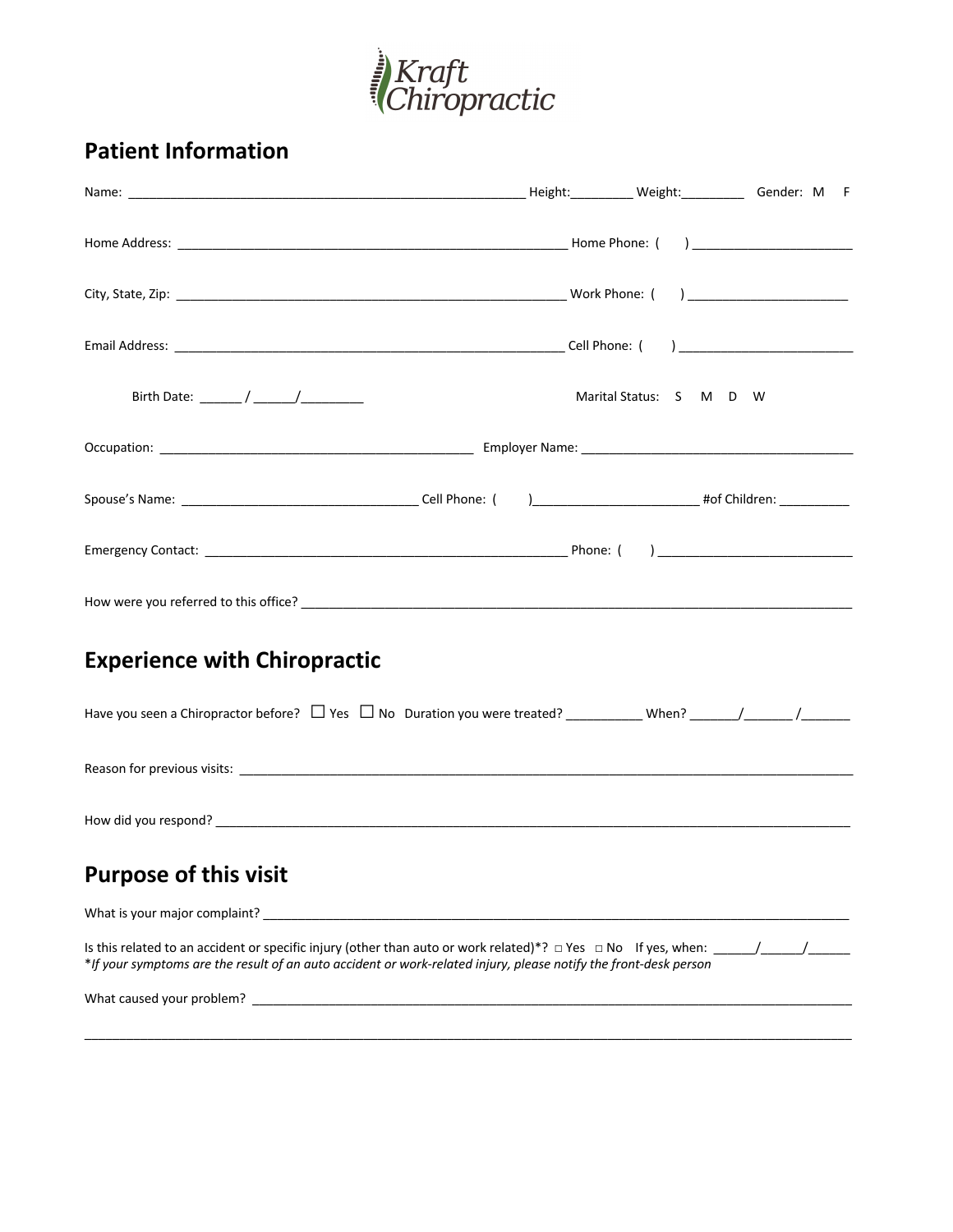

## **Show us your problem today**

**Write the letters below on the human figures to indicate the type and location of your symptoms** 



**Please list your present complaint(s) and indicate the level of pain today for each complaint – If you have more than one area of complaint please use the additional boxes.** 

|                                           | When did it begin?                   |        |
|-------------------------------------------|--------------------------------------|--------|
| mild<br>severe                            | mild                                 | severe |
| Now: 0 1 2 3 4 5 6 7 8 9 10               | Now: 0 1 2 3 4 5 6 7 8 9 10          |        |
| <b>On average:</b> 0 1 2 3 4 5 6 7 8 9 10 | On average: 0 1 2 3 4 5 6 7 8 9 10   |        |
| At its best: 0 1 2 3 4 5 6 7 8 9 10       | At its best: 0 1 2 3 4 5 6 7 8 9 10  |        |
| At its worst: 0 1 2 3 4 5 6 7 8 9 10      | At its worst: 0 1 2 3 4 5 6 7 8 9 10 |        |
|                                           |                                      |        |
|                                           |                                      |        |
|                                           |                                      |        |
|                                           | When did it begin? _______________   |        |
| mild<br>severe                            | mild                                 | severe |
| Now: 0 1 2 3 4 5 6 7 8 9 10               | Now: 0 1 2 3 4 5 6 7 8 9 10          |        |
| On average: 0 1 2 3 4 5 6 7 8 9 10        | On average: 0 1 2 3 4 5 6 7 8 9 10   |        |
| At its best: 0 1 2 3 4 5 6 7 8 9 10       | At its best: 0 1 2 3 4 5 6 7 8 9     | 10     |
| At its worst: 0 1 2 3 4 5 6 7 8 9 10      | At its worst: 0 1 2 3 4 5 6 7 8 9 10 |        |

**How often are you experiencing it? (list your problem # next to your choice if more than one problem area)**

□**Infrequently** □ **Occasionally** □**Intermittently** □**Frequently** □**Constantly (Less than daily) (1/4 of the time) (1/2 of the time) (3/4 of the time) (All of the time)**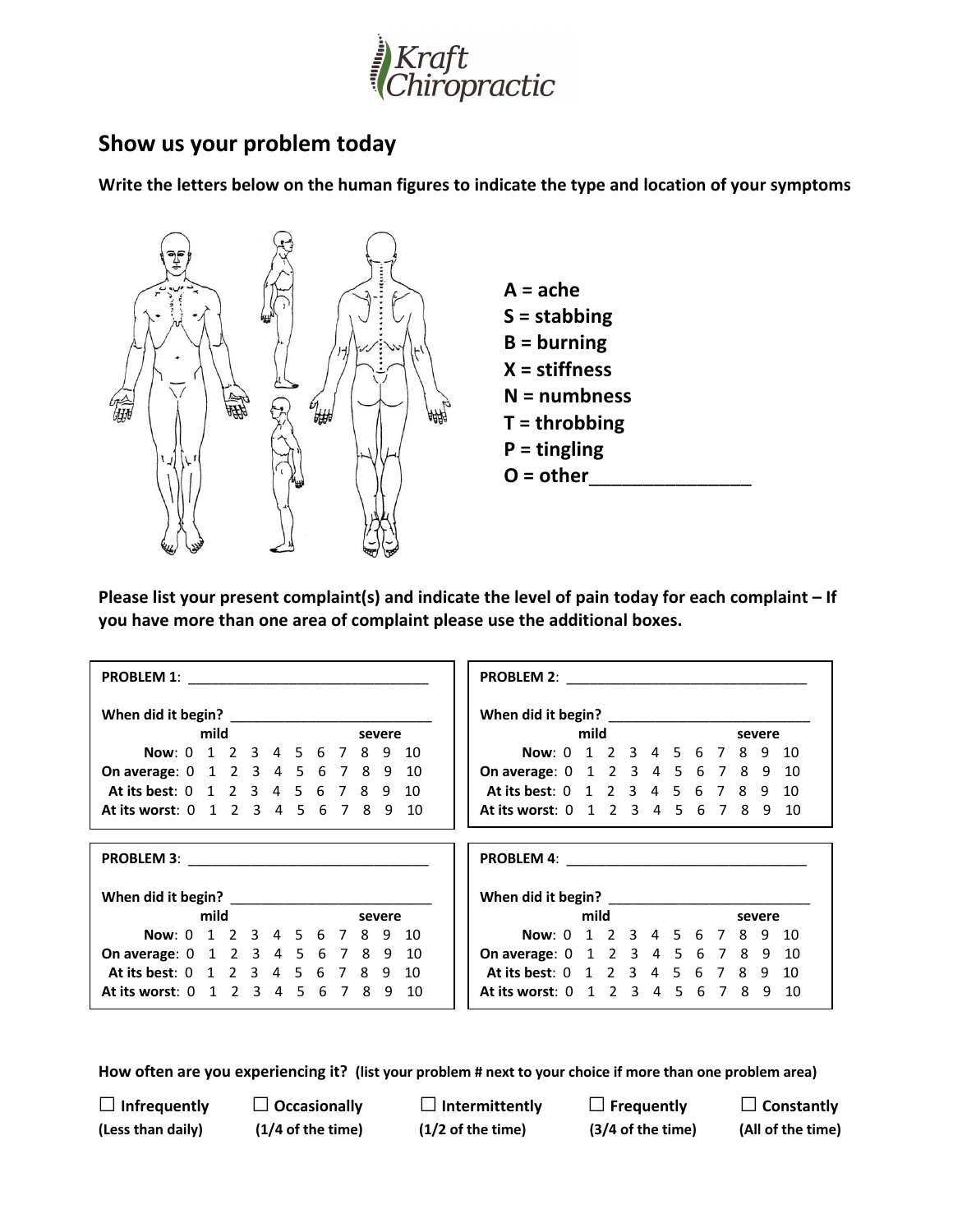

| What makes your problem worse?                           |                                                               | What have you done for this problem                                                                                                |  |
|----------------------------------------------------------|---------------------------------------------------------------|------------------------------------------------------------------------------------------------------------------------------------|--|
| $\Box$ Bending $\Box$ Looking down $\Box$ Coughing       |                                                               | before coming in?                                                                                                                  |  |
| $\Box$ Sitting $\Box$ Lifting $\Box$ Standing            |                                                               | □Bed Rest □Massage □Exercise □Wet Heat                                                                                             |  |
| $\Box$ Looking up $\Box$ Walking                         |                                                               | $\Box$ Dry Heat $\Box$ Pain Meds $\Box$ Topical Ointment                                                                           |  |
| $\Box$ Weight bearing                                    |                                                               | $\Box$ Ice $\Box$ Traction $\Box$ Chiropractic $\Box$ PT $\Box$ MD                                                                 |  |
|                                                          |                                                               |                                                                                                                                    |  |
| What makes your problem better?                          |                                                               | Difficulties with Activities of Daily Living - Using a scale of 1 to 5,                                                            |  |
| $\Box$ Adjustments $\Box$ Wet Heat $\Box$ Ice            |                                                               | #1 you CAN do it to #5 you CAN'T do it because of PAIN, rating<br>ONLY the difficulties you have relating to your CURRENT problem. |  |
| $\Box$ Pain meds $\Box$ Bed rest $\Box$ Resting          |                                                               | Dressing Walking Sleeping Self Hygiene                                                                                             |  |
| $\Box$ Exercising $\Box$ Lying down $\Box$ Traction      | Driving______ Daily Chores_____ Bending_____ Social Life_____ |                                                                                                                                    |  |
| $\Box$ Dry heat $\Box$ Massage $\Box$ Nothing            |                                                               |                                                                                                                                    |  |
| DOther: ___________________________                      | Lifting Concentration Standing Exercising                     |                                                                                                                                    |  |
|                                                          |                                                               |                                                                                                                                    |  |
|                                                          |                                                               |                                                                                                                                    |  |
| Previous Serious Illness (Cancer, Diabetes, Heart, etc.) |                                                               |                                                                                                                                    |  |
|                                                          |                                                               |                                                                                                                                    |  |
|                                                          |                                                               |                                                                                                                                    |  |
| Major Injuries (Broken Bone, Auto Accident, Fall, etc.)  |                                                               |                                                                                                                                    |  |
|                                                          |                                                               | Year Type Type Residual problem New Year New York 2012 19:00 New Year New York 2012 19:00 New York 2012 19:00                      |  |
| <b>Surgeries &amp; Hospitalizations</b>                  |                                                               |                                                                                                                                    |  |
|                                                          |                                                               |                                                                                                                                    |  |
| <b>Medications</b>                                       |                                                               | <b>Vitamins &amp; Supplements</b>                                                                                                  |  |
|                                                          |                                                               |                                                                                                                                    |  |
|                                                          |                                                               |                                                                                                                                    |  |

**\_\_\_\_\_\_\_\_\_\_\_\_\_\_\_\_\_\_\_\_\_\_\_\_\_\_\_\_\_\_\_\_\_\_\_\_\_\_\_\_\_\_\_\_\_\_\_\_\_\_\_\_\_\_\_\_\_\_\_\_\_\_\_\_\_\_\_\_\_\_\_\_\_\_\_\_\_\_\_\_\_\_\_\_\_\_\_\_\_\_\_\_\_\_\_\_\_\_\_\_\_\_\_\_\_\_\_**

# **Allergies** (please list)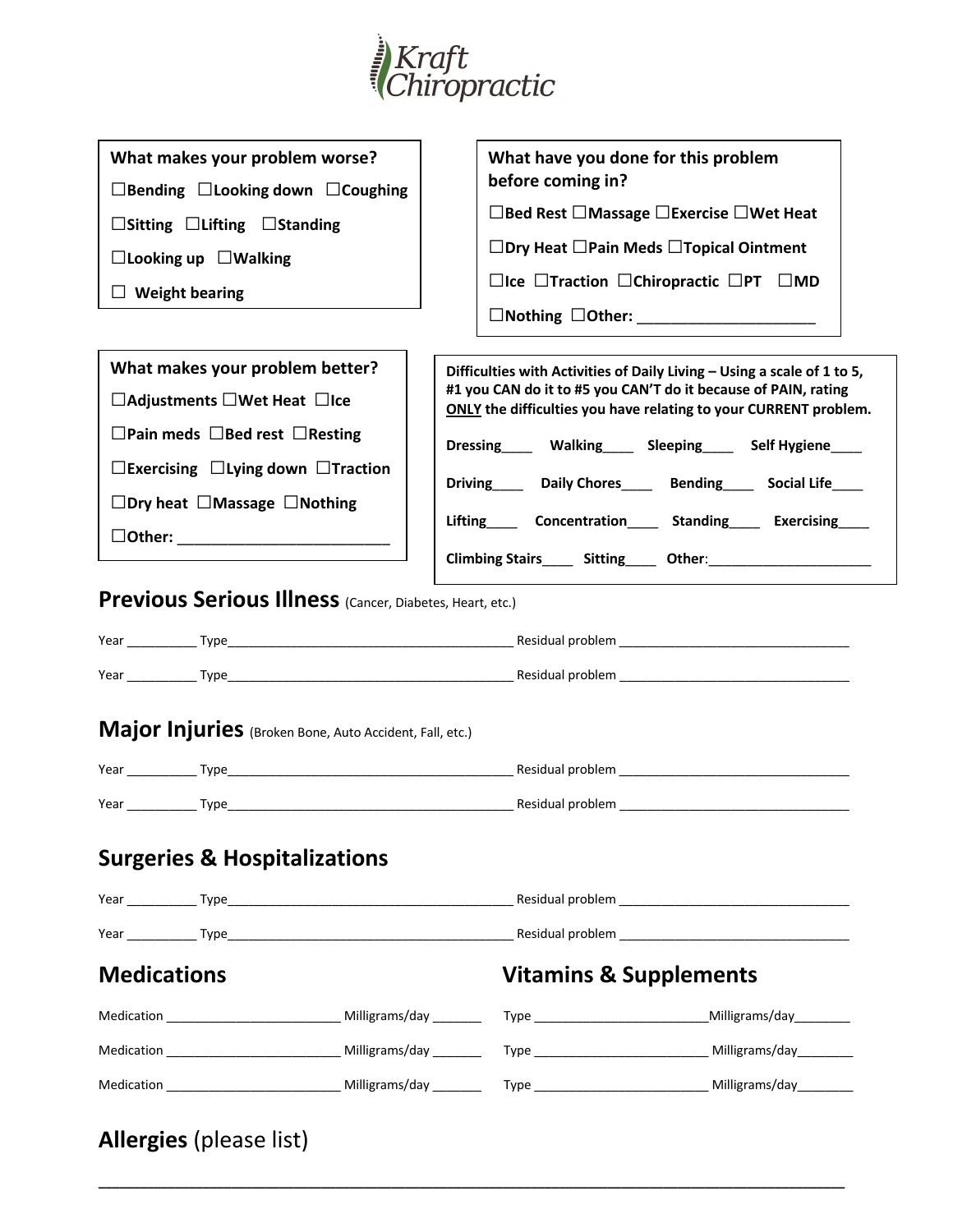

# **Social History**

| Marital Status: $\Box$ Single $\Box$ Married $\Box$ Separated $\Box$ Divorced $\Box$ Widowed              |
|-----------------------------------------------------------------------------------------------------------|
| Employment Status: □Employed □Homemaker □Retired □Unemployed □Student                                     |
| Domicile: $\Box$ Live alone $\Box$ Live w/ spouse $\Box$ Live w/ significant other $\Box$ Live w/ parents |
| $\Box$ Live w/ children $\Box$ Assisted living                                                            |
| Use of alcohol: $\Box$ Never $\Box$ Occasionally $\Box$ Frequently $\Box$ Daily                           |
| Use of caffeine: $\Box$ Never $\Box$ Occasionally $\Box$ Frequently $\Box$ Daily                          |
| Use of tobacco: $\Box$ Never $\Box$ Previously, but quit $\Box$ Daily type/frequency                      |
| Use of drugs: $\Box$ Never $\Box$ Daily type/frequency                                                    |

## **Family Medical History**

**Place the corresponding letter below next to the disease/problem in the box.**

**M = Mother F = Father B = Brothers S = Sisters C = Children**

| <b>Cancer</b> ______                    | Diabetes _____                                  |
|-----------------------------------------|-------------------------------------------------|
|                                         | Heart trouble ______ High blood pressure ______ |
| Stroke ________ Headaches ______        |                                                 |
|                                         | Neck problems _______ Back problems ______      |
|                                         | Disc problems _______ Joint Problems ______     |
|                                         | Arthritis Pinched nerves                        |
| Osteoporosis ________ Scoliosis _______ |                                                 |
| Bad posture _________ Asthma _______    |                                                 |
|                                         | Stomach problems Female trouble                 |

# **Pregnancy Release (female)**

This is to certify that to the best of my knowledge I am not pregnant and Dr. Kraft has my permission to perform an x-ray evaluation. I have been advised that x-ray can be hazardous to an unborn child.

Date of last menstrual cycle:  $\frac{1}{2}$  / \_\_\_\_\_\_\_ / \_\_\_\_\_\_\_\_

Patient's signature \_\_\_\_

| Date |  |
|------|--|
|------|--|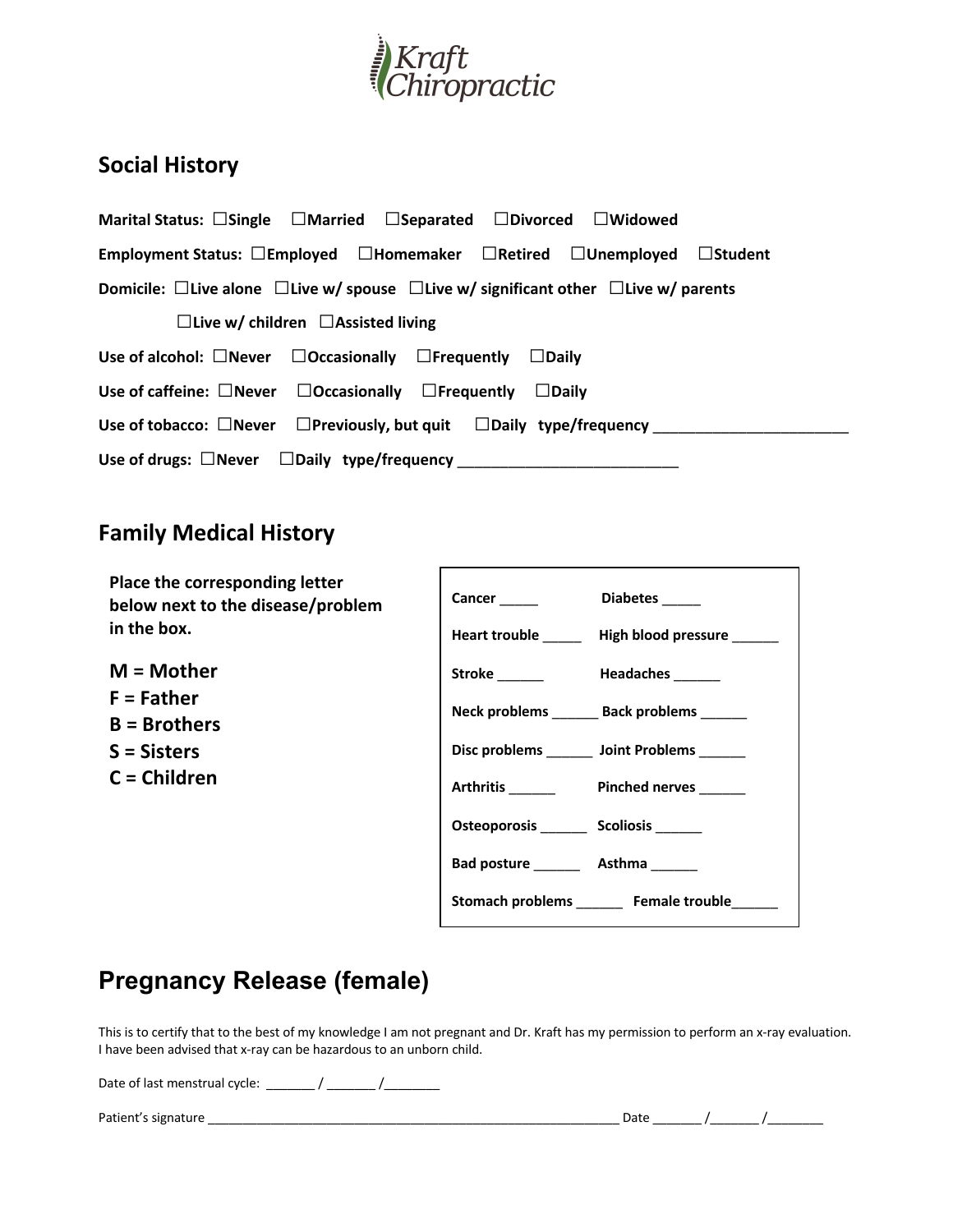

#### **Terms of Acceptance / Informed Consent**

I authorize and agree to allow the doctor and/or his designated staff to work with my spine through the use of spinal adjustments and rehabilitative exercises for the sole purpose of postural and structural restoration of normal biomechanical and neurological function.

We do not offer to diagnose or treat any disease or condition other than vertebral subluxations. However, if during the course of a chiropractic spinal examination we encounter a non-chiropractic or unusual findings, we will advise the patient. If the patient requires specific diagnosis or treatment of those findings, we will recommend that they seek the services of another health care provider who specializes in that area. We do not promise to guarantee certain results or cure ailments. Additionally, as with any health care treatment, chiropractic treatment involves certain complications or risks. These possibly include, but are not limited to, the following: stiffness or soreness; muscle strain or spasms; aggravation or an increase of symptoms; disc injuries; dislocations; fractures; and stroke. Please also note that remaining untreated may also involve certain risks and may hinder the success of any future treatment.

The doctor and/or his staff will not be held responsible for any health conditions or diagnoses which are pre-existing, given by another healthcare practitioner, or are not related to the structural conditions diagnoses at the clinic.

I have read the above terms and informed consent. I intend for my signature below to cover terms and informed consent for my the entire course of my treatment. I wish to rely on the doctor to exercise his best judgment during the course of my treatment to accomplish what he feels to be in my best interests. **Do not sign until you have read and understand the above terms and informed consent.**

| Patient or Guardian's Signature | Date |  |  |
|---------------------------------|------|--|--|
|                                 |      |  |  |
|                                 |      |  |  |

Patient or Guardian's Name Printed

►

►

#### **Assignment / Authorization**

We may accept assignment of insurance benefits. By signing this policy, you agree to assign your insurance benefits to this clinic. In no case will an assignment alleviate you of your obligation for payment of services received.

Your insurance plan is a contract between you and your insurance company. This clinic is not party to that contract and therefore cannot modify the terms of that contract. Payment for treatment you receive from this clinic is your responsibility whether your insurance pays or not. We cannot bill your insurance company unless you provide us with the necessary billing information, assign your benefits to this clinic and agree to permit us to release the necessary medical information required to secure payment. In the event we do accept assignment of benefits, we may require that you provide a credit card with authorization to bill that account any balance or make other payment arrangements. We will make every effort to ensure that your insurance carrier properly processes your services for payment.

I clearly understand that all insurance coverage is an arrangement between my insurance carrier and myself. If this office chooses to bill for any services that they are performing, these services are strictly as a convenience to me. The doctor's office will provide any necessary reports or required information to aid in insurance reimbursement of services, but I understand that insurance carriers may deny my claims and that I am ultimately responsible for any unpaid balances. Any monies received will be credited to my account. **My signature indicates my understanding and agreement to the policies stated above.**

| Patient or Guardian's Signature    | Date |  |
|------------------------------------|------|--|
|                                    |      |  |
|                                    |      |  |
| Patient or Guardian's Name Printed |      |  |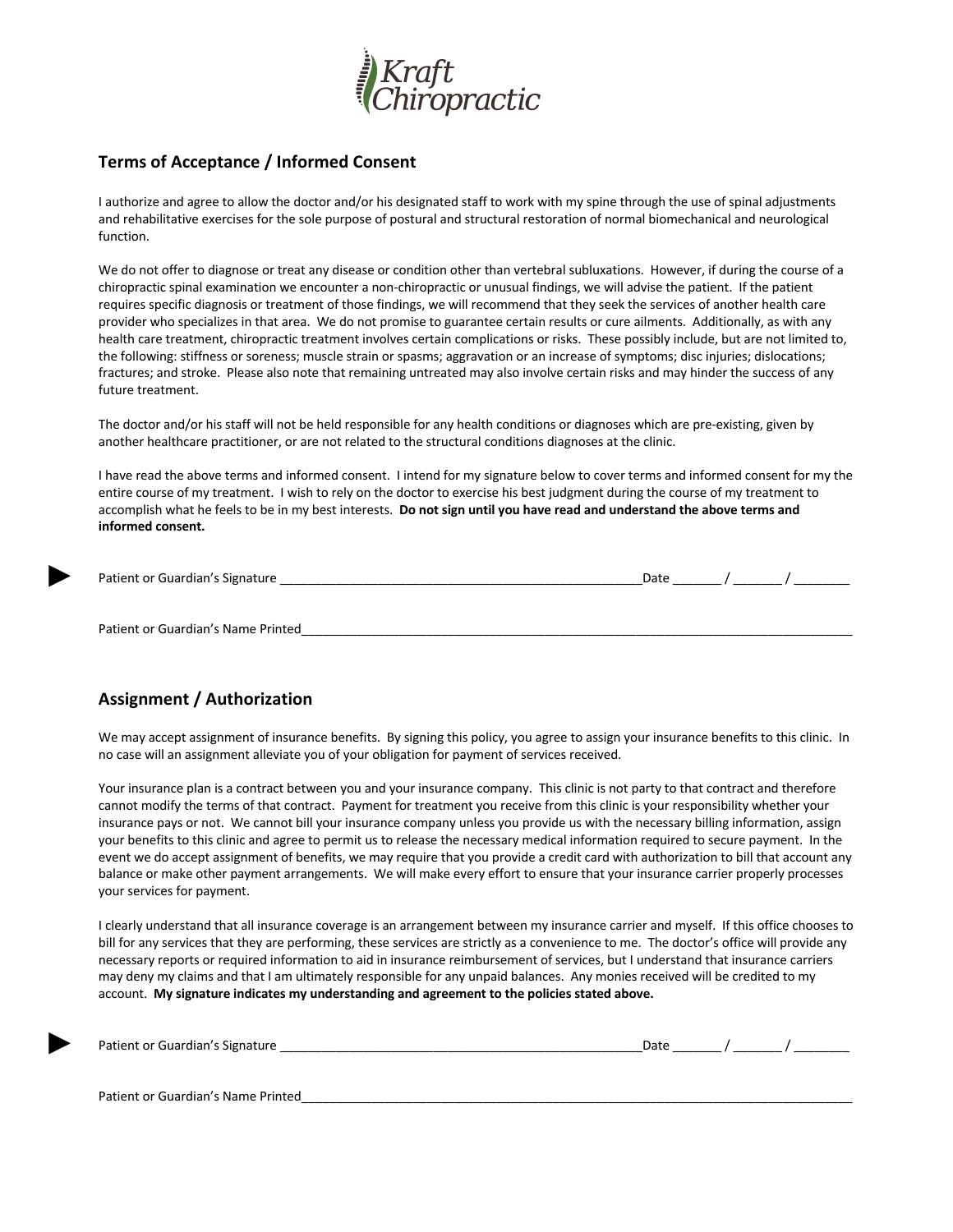

#### **Acknowledgement of Receipt of Notice of Privacy Practices Pursuant to HIPPA and Consent for Use of Health Information**

I acknowledge that Kraft Chiropractic's Notice of Privacy Practices has been provided to me. I understand that I have a right to review Kraft Chiropractic's Notice of Privacy Practices prior to signing this document. The Notice of Privacy Practices describes the types of uses and disclosures of my **protected** health information that will occur in my treatment, payment of my bills or in the performance of health care operations of Kraft Chiropractic. The Notice of Privacy Practices for Kraft Chiropractic is also provided on the request at the front desk of this practice and on Kraft Chiropractic's website at www.kraftchiromi.com. The Notice of Privacy Practices also describes my rights and Kraft Chiropractic's duties with respect to my protected health information.

Kraft Chiropractic reserves the right to change the privacy practices that are described in the Notice of Privacy Practices. I may obtain a revised notice by assessing Kraft Chiropractic's website, calling the office and requesting a revised copy be sent in the mail or asking for one on my next appointment.

| Patient/Guardian's Signature        | Date | $\overline{a}$ $\overline{a}$ $\overline{a}$ $\overline{a}$ $\overline{a}$ $\overline{a}$ $\overline{a}$ $\overline{a}$ $\overline{a}$ $\overline{a}$ $\overline{a}$ $\overline{a}$ $\overline{a}$ $\overline{a}$ $\overline{a}$ $\overline{a}$ $\overline{a}$ $\overline{a}$ $\overline{a}$ $\overline{a}$ $\overline{a}$ $\overline{a}$ $\overline{a}$ $\overline{a}$ $\overline{$ |
|-------------------------------------|------|--------------------------------------------------------------------------------------------------------------------------------------------------------------------------------------------------------------------------------------------------------------------------------------------------------------------------------------------------------------------------------------|
| Patient/Guardian's Name Printed     |      |                                                                                                                                                                                                                                                                                                                                                                                      |
| Description of Guardian's Authority |      |                                                                                                                                                                                                                                                                                                                                                                                      |

►

### **Please give your insurance information/card to the front desk person to copy**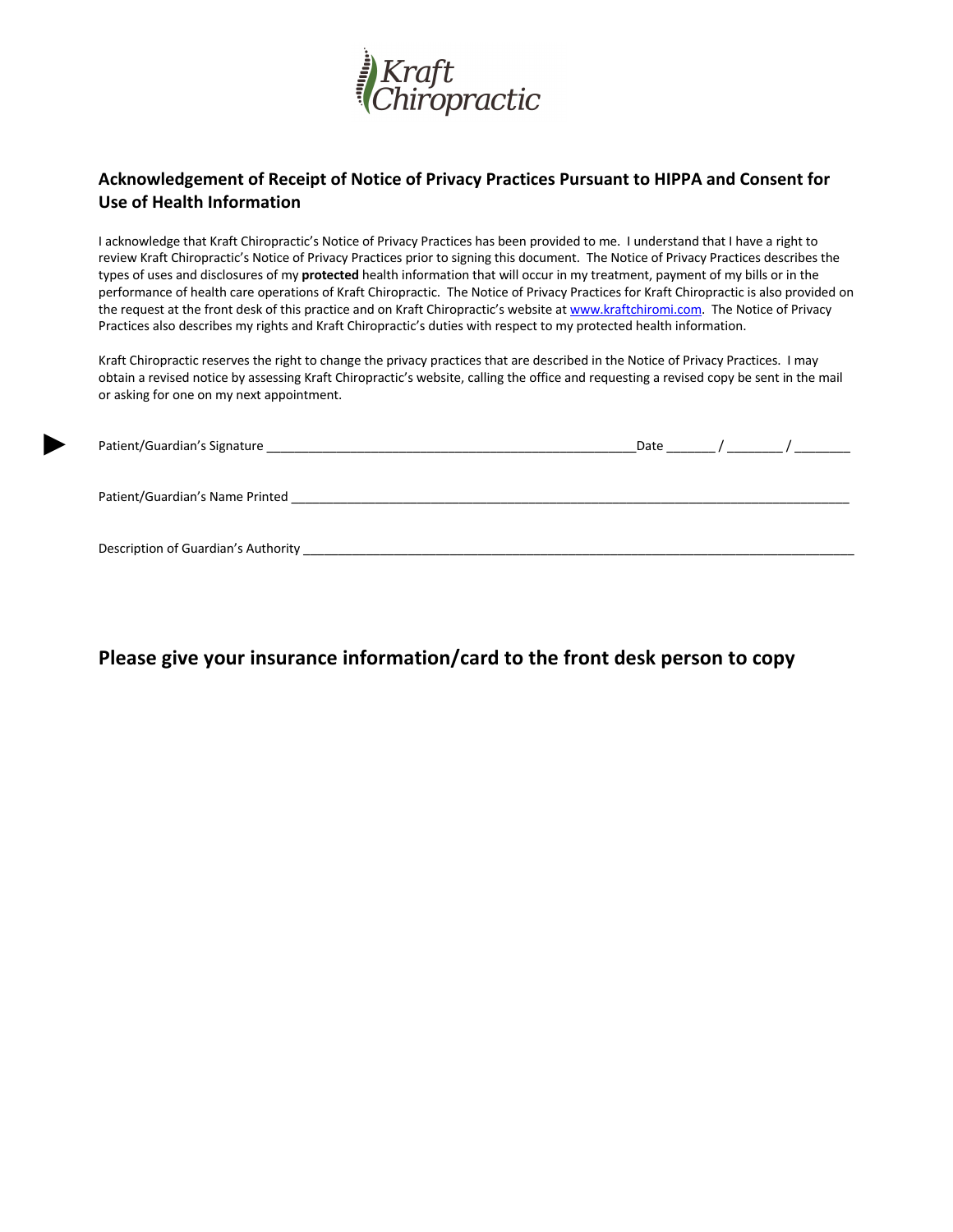**Kraft Chiropractic 3330 Rochester Rd. Troy, MI 48083 (248) 740-9100** 

# *What to expect after the first visit*

## **Please read the following information carefully. Sign the bottom of the sheet to indicate that you understand the instructions and information given.**

- 1. If you have never been adjusted, or if it has been some time since your last adjustment, you may experience soreness or discomfort for a few hours to a few days as your muscle acclimate to the proper spinal position.
- 2. If you are sore, Dr. Kraft may recommend either ice or moist heat application to help with your healing. When recommended, ice or moist heat (i.e. shower, bath, moist heating pad) should be used for no more that 15 minutes per hour. Do not apply ice directly to bare skin, always protect your skin with a thin covering such as a shirt or towel.
- 3. Do not use dry heat or analgesic rubs (i.e Icy Hot, BenGay, etc.) for your spinal condition as it will cause further swelling and increased discomfort.
- 4. Avoid heavy lifting or repetitive movements until Dr. Kraft indicates that you are ready for normal activity.
- 5. Unless indicated by Dr. Kraft, you may return to work/school after your appointment. It is best to rest after an adjustment to help retain its position.
- 6. Healing takes time. Please be patient with your progress as most spinal problems have degenerated to the point of symptoms over many years. Dr. Kraft appreciates your communication.
- 7. Appointment scheduling is appreciated to track your care plan, your progress, and to deliver the highest quality of care for you.
- 8. If a sudden movement causes discomfort, or if you experience any relapse of your problem, please contact Kraft Chiropractic at (248) 740-9100. The office number is covered after hours as well.

I have read and understand the instructions given for my follow up care.

\_\_\_\_\_\_\_\_\_\_\_\_\_\_\_\_\_\_\_\_\_\_\_\_\_\_\_\_\_\_\_\_\_\_\_\_\_\_\_ \_\_\_\_\_\_\_\_\_\_\_\_\_\_

Patient Signature Date Date